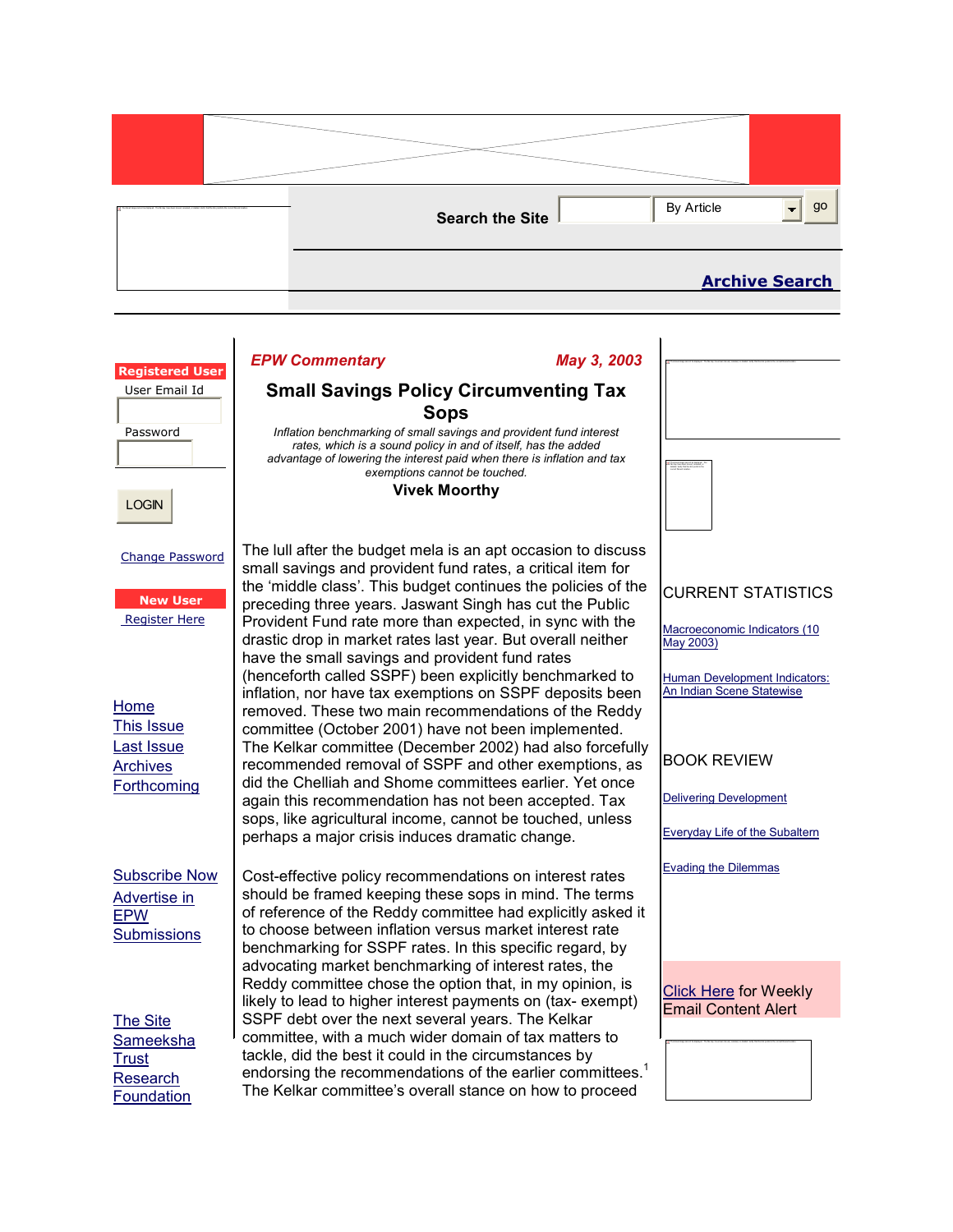will be discussed later.

## **Resources**

Books Call for Papers **Courses** Announcements Grants and **Fellowships Appointments** 

Unlike short-term interest rates which the RBI, like central banks in developed countries, nowadays sets, the setting of SSPF rates reflects both political pressures and social objectives. These schemes were originally devised to provide a safety net for contingencies and retirement income for small savers. But a large number of depositors have become a vested interest, with sufficient clout to keep these tax sops going, despite repeated recommendations to the contrary.

Even when there are no tax exemptions, there are compelling reasons to choose inflation benchmarking for SSPF rates. After all, these schemes exist in many countries, with inducements in varying degrees to provide for contingencies and retirement income, and should therefore be structured so as to be immune to excessive swings in interest rates. While these rates must be made to respond to long run fundamentals, since market rates can vary enormously, mechanical market benchmarking would defeat the very safety net purpose these schemes are meant to serve, as I argued in a memorandum to the Reddy committee [Moorthy 2001]. Suitable inflation benchmarking is likely to provide a relatively more stable source of income. As it stands, the benchmark 10-year G-Sec yield has fallen from 11.25 per cent in December 1999 to 6.08 per cent in December 2002. Such a drop can be described as excessive for small savers.

The case for inflation benchmarking is even stronger when tax sops cannot be removed, as I have also pointed out in my memo. This is because the benchmarking of SSPF rates to G-Sec yields, instead of to inflation, results in an unintentional extra interest payment by the government on these deposits. This outcome can be explained by a simple arithmetic example. This example assumes that there is no tax on interest income, whether paid on a regular or cumulative basis. Further, there is no tax rebate or deduction on the principal, at the time of investment or at maturity. Henceforth, the SSPF rate referred to when discussing this example pertains to a hypothetical tax-free fixed deposit offering the same rate as a G-Sec of the same maturity. $2$  It does not correspond precisely to any specific small savings or provident fund scheme. By contrast, the actual benchmark Public Provident Fund scheme offers a rebate (20 per cent for many years, now lowered) up to the specified limit and carries a variable rate since the interest rate on the whole corpus can be reset every year.

Now consider a situation where SSPF deposits are tax exempt and the long run real rate of interest, determined by economic fundamentals, is, say, 3 per cent. The flat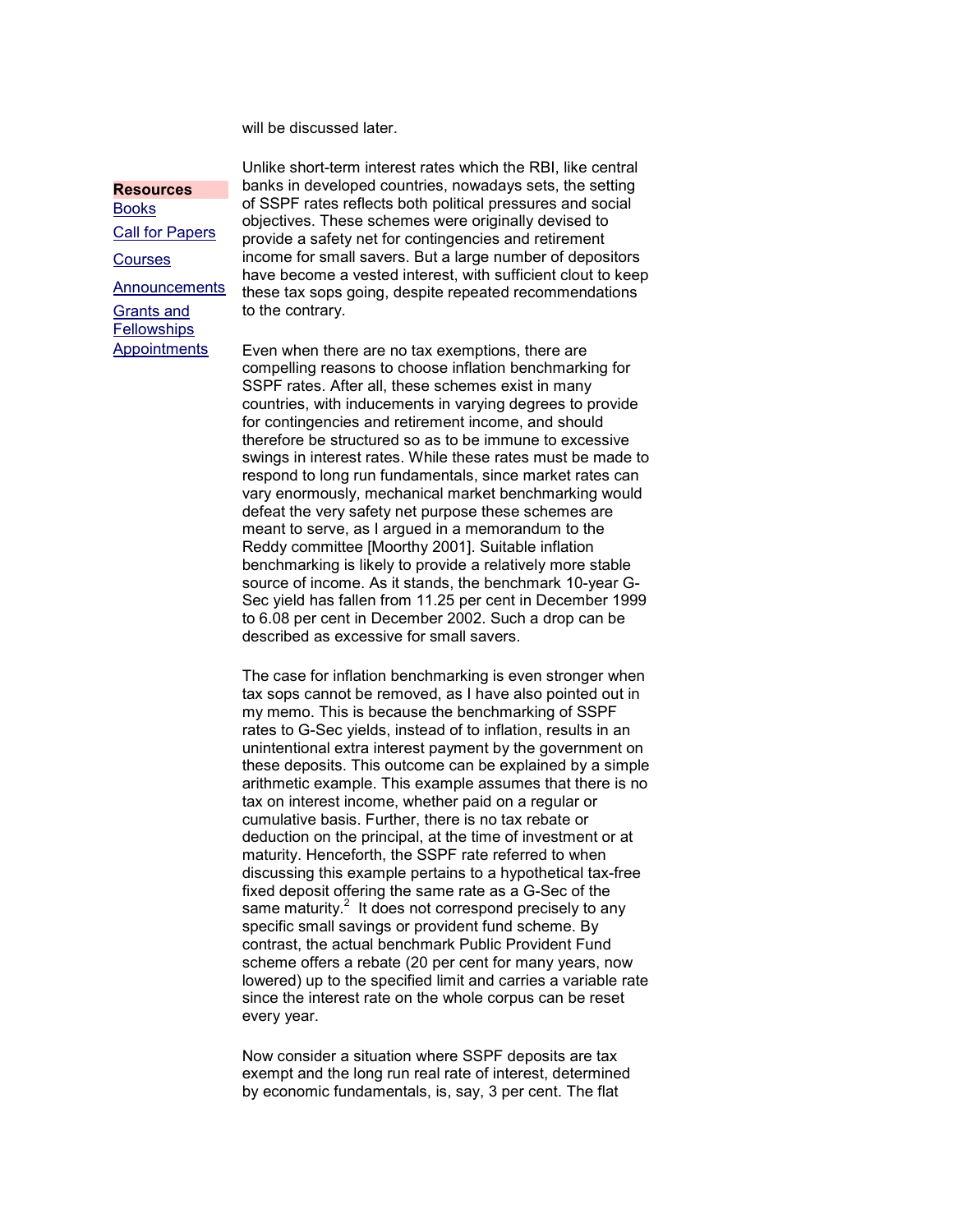(average and marginal) tax rate is one-third and so the after-tax real return to depositors is 2 per cent. Economic theory suggests that when there is inflation, the market determined (G-Sec) rate will rise by more than inflation in order to provide savers with the same after-tax real rate of return. This is the after-tax Fisher effect highlighted by Darby (1975): there is neither money nor tax illusion in the determination of market interest rates.<sup>3</sup>

Starting with no inflation, the G-Sec rate is 3 per cent and the after-tax return is 2 per cent (column B of the table). Now if inflation is 6 per cent, when there are no taxes, the G-Sec rate will rise to just 9 per cent (column C). But when interest income is taxed, the G-Sec rate has to rise to 12 per cent to provide the 2 per cent real return (column D).

The table shows what benchmarking of SSPF rates to G-Sec yields inadvertently does when the latter is taxable but the former is not, as at present. If there were no inflation, all is well. The government pays 3 per cent gross and 2 per cent net on G-Secs, and 3 per cent flat on SSPF deposits since social objectives and/or political constraints require that the latter be tax exempt. The 1 percentage point loss of tax revenue reflects a conscious policy choice or political compulsion, as the case may be. But with 6 per cent inflation, the G-S ec rate rises to 12 per cent. While the after-tax return on G-Secs stays the same, the effective return on SSPF deposits rises by 300 basis points. This can be seen by comparing columns A and E. Under G-Sec benchmarking, the nominal yield on PPF deposits is 12 per cent, as against 9 per cent (3 per cent + 6 per cent) under direct inflation benchmarking of SSPF deposits.

The numbers chosen here are for expositional simplicity and do overstate the cost of market benchmarking. But even with 4 per cent inflation which can be taken as the lower bound of India's long run average inflation under current (RBI) policies<sup>4</sup> and the same one-third tax rate, the inflation bonus to SSPF deposits is 2 percentage points. With the existing corpus of SSPF deposits of Rs 187,510 crore in fiscal year end 2001(RBI, Handbook of Statistics on Indian Economy, 2001, Table 111), a 2 percentage point bonus leads to a loss of Rs 3,750 crore revenue.. The losses to the government extend beyond SSPF deposits since Relief Bonds and various other tax-exempt bonds are being indexed to G-Secs of the same maturity.<sup>5</sup>

Since G-Secs are held mostly by banks and financial institutions (FIs) and the corporate income tax rate is 35 per cent, as a first approximation, the one-third tax rate is a reasonable estimate. As of March 2001, the distribution of the holding of central government securities was as follows: RBI 8.3 per cent, banks 60.7 per cent, LIC 18.4 per cent, UTI 0.17 per cent, NABARD 0.33 per cent,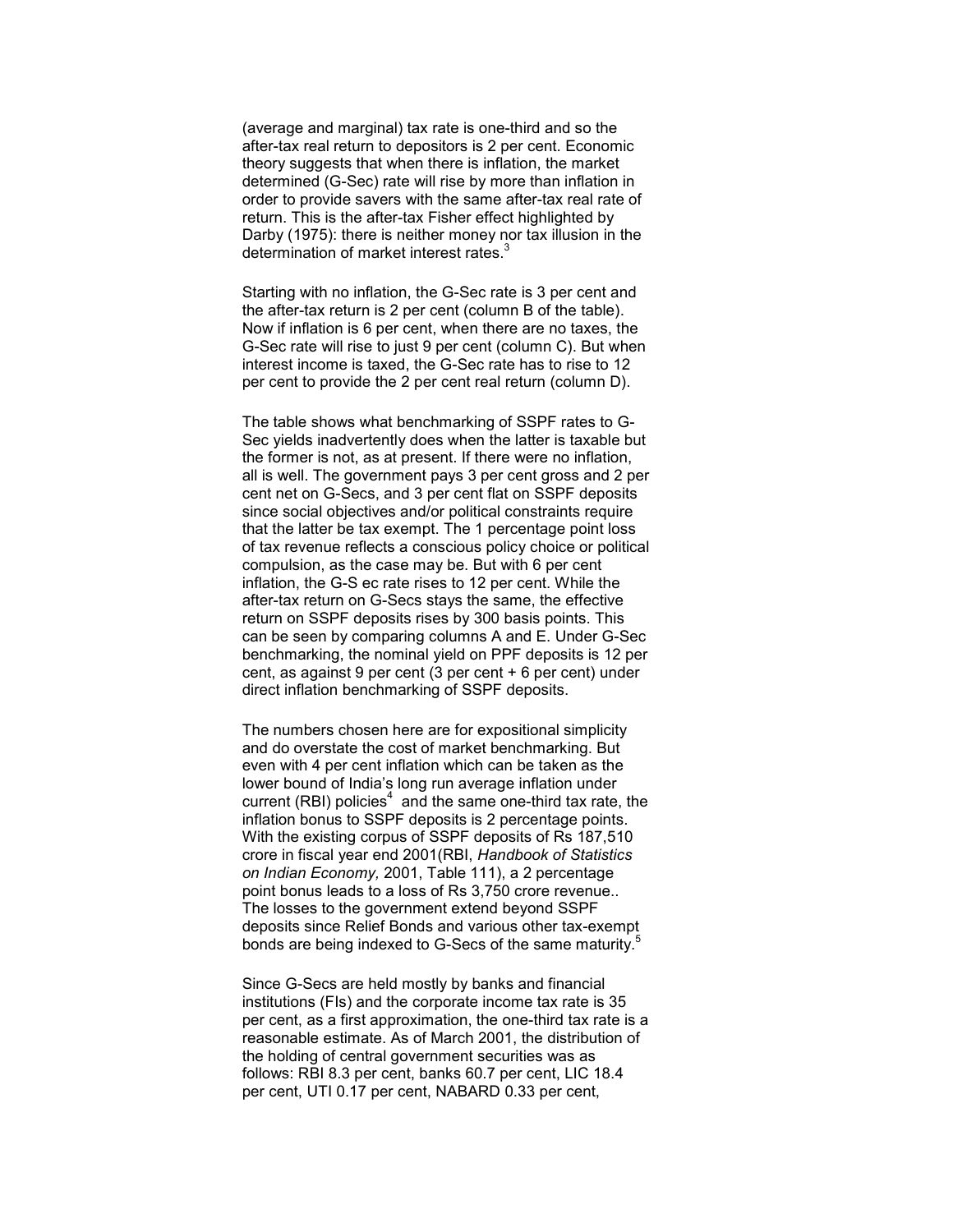Employees Provident Fund 1.6 per cent, and Others 10.5 per cent. This miscellaneous 'Others' category comprises retail individual investors and some financial institutions. (RBI, Handbook of Statistics on the Indian Economy, 2001, Table 111).

Since retail investors do not hold most of the bonds, the different personal income tax rates faced by them need not be taken into account. A more in-depth analysis would treat the banks as mere intermediaries (since both interest income and interest expense on bank deposits are tax deductible for banks), and then try to estimate the average tax rate on interest income from these bank deposits, taking into account Section 80L, other exemptions and the extent of evasion. A more sophisticated treatment would compute the average marginal tax rate, as in Barro and Sahaskul (1983), since this is the tax rate that should matter for the after-tax rate of return on savings. However, such computations may not be feasible, given the available data, nor particularly useful.

In all fairness to the Reddy committee, it advocated the joint adoption of (i) G-Sec benchmarking and (ii) removing tax exemptions on SSPF deposits. But pragmatic and prescient policy entails making conditional recommendations. When recommending (i) and (ii) together, the Reddy committee should also have specified whether it was desirable to adopt (i) piecemeal in case and (ii) did not go through. In this regard, the Kelkar committee was more prescient. It concluded by clearly stating that "The Task Force would like to place on record that the various recommendations relating to income tax in this report are interwoven and therefore indivisible. The recommendations must be seen as a package and piecemeal recommendation must be avoided at all cost" (p 113). One may not agree with Kelkar that piecemeal recommendation should be avoided at all cost. Further, one can make alternative recommendations whenever joint implementation is not possible. Nevertheless, the Kelkar committee should be commended for drawing attention to the dangers of piecemeal recommendation.

The above theoretical example shows that inflation benchmarking would lower interest payments compared to G-Sec benchmarking. It does not correspond to the current Indian scenario: since market rates have dropped so sharply, for the last two years G-Sec benchmarking is most likely to have yielded a lower SSPF rate(s), for a wide range of inflation formulae. The data needs to be evaluated by comparing interest rates based on various gilt and inflation benchmarks over the last few years to confirm this conclusion. However, the current drop in gilt yields reflects the weakness in the world and Indian economy, over and above the drop in inflation. Current gilt yields in India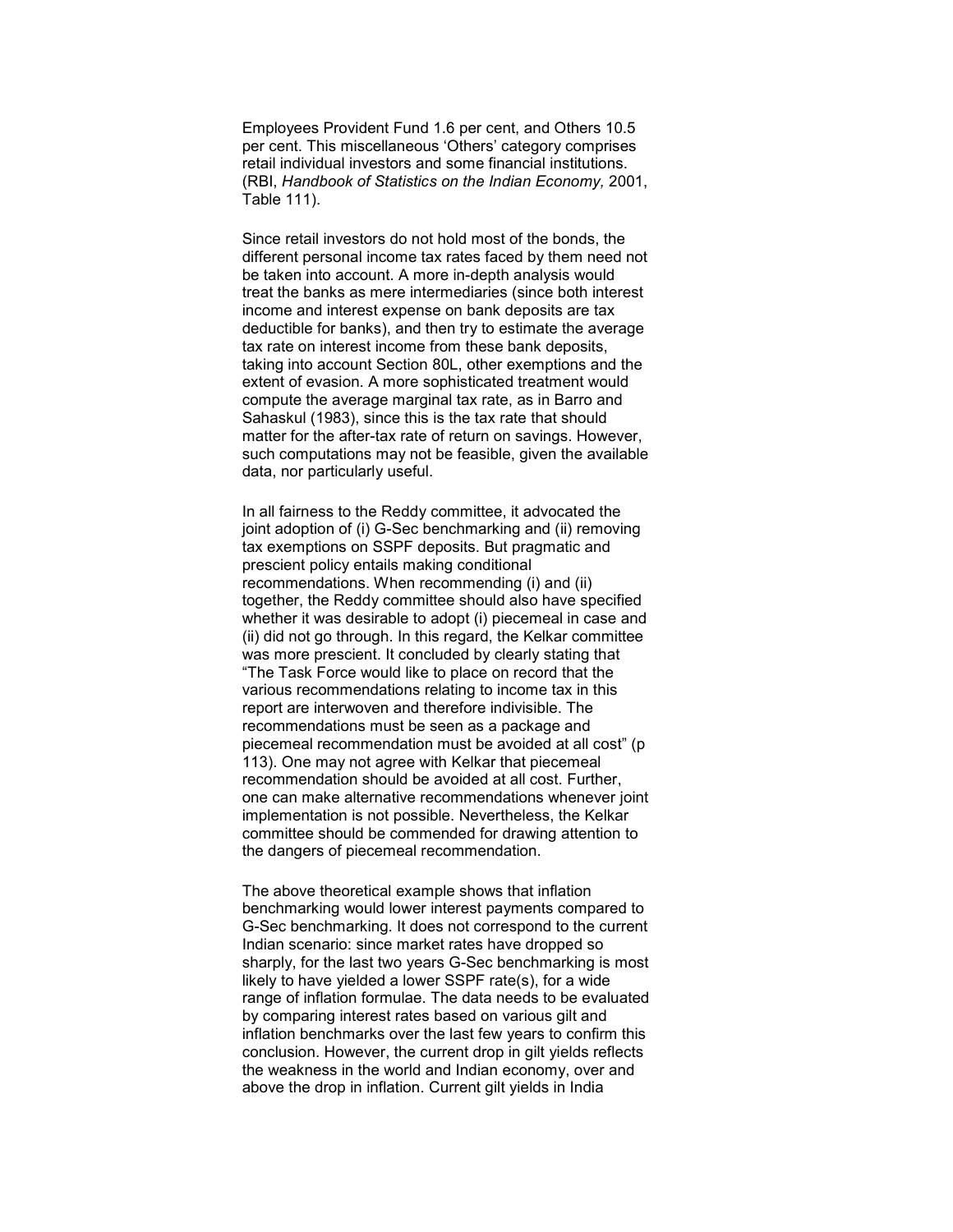hardly correspond to a long run equilbrium in which the economy grows at potential and the real interest rate cannot be affected by monetary policy. The example used here corresponds to such a long run equilibrium and is indicative of the extra interest burden over a suitably long horizon.

In short, inflation benchmarking, which is a sound policy in and of itself, has the added advantage of lowering the interest paid when there are tax exemptions and inflation. To modify Deng Xiao Ping's famous statement, one should use a white cat to catch black mice.

Table: Impact of Taxes on Market Determined Interest Rates

|                                   |  | $A^*$ B C D $E^*$ |    |  |
|-----------------------------------|--|-------------------|----|--|
| Tax rate                          |  | $0$ 1/3 1/3 1/3 0 |    |  |
| Inflation (per cent)              |  | 006               | 66 |  |
| Nominal interest rate (per cent)  |  | 3 3 9 12 12       |    |  |
| After-tax nominal rate (per cent) |  | 3 2 6 8 12        |    |  |
| After-tax real rate (per cent)    |  | 3 2 0 2 6         |    |  |
|                                   |  |                   |    |  |

## Notes

1 "Given their sensible and comprehensive treatment of tax exemptions relating to savings, this Committee is of the view that the best way to proceed is a judicious adoption of the best recommendations culled from these Reports, with only some slight modifications designed to enhance consistency and ease of implementation, rather than an elaborate 'reinvention of the wheel' as it were (Kelkar Committee Report, p 92).

2 Analysis of this issue should eschew the word sop or concession and instead specify the exact tax treatment (ETT, to coin an acronym!) of the deposit in question, since tax sops cover the entire gamut of rebates, deductions and exemptions on principal and/or interest, at source or at maturity. 3 Individuals can have a substantial degree of tax illusion in identfiying their tax burden, as evident in the resisitance to taxes that impinge directly on individuals, e g, income taxes and retail taxes. While the Kelkar committee recommendations on indirect taxes were largely accepted, those on direct taxes were not. Corporate taxes and excise taxes are easier to levy since individuals do not directly perceive the tax burden and cannot easily identify its incidence. Such tax illusion can prevail along with a sophisticated financial market that incorporates taxes and inflation into its pricing so as to ensure an adequate real return to savers.

4 The RBI's Report on Currency and Finance (2000-01) discusses the conclusions of several empirical studies and concludes that 5-6 per cent inflation is optimal (ch V 7). It is outside the domain of this article to discuss whether there is a growth maximising inflation rate, a view that requires careful scrutiny. However, for the purposes of this discussion, it should be pointed out that it is not feasible (nor desirable) to index the entire Indian tax code for inflation. Hence, lack of such indexation creates tax distortions whose adverse effects rise with the inflation rate and which are substantial, even at 5-6 per cent inflation. Even a fully anticipated inflation of the textbooks leads to 'unanticipated' consequences, such as discussed here. The distortions resulting from not indexing long-term capital gains to inflation are enormous. 5 Shortly after the budget, the revenue secretary announced that UTI's tax-free 5-year bond would be pegged at 25 basis points above the 5-year G-Sec to yield 6.75 per cent, equivalent to above 10 per cent for those in the 33 per cent bracket.

## References

Barro, Robert and Sahaskul, Chiapat (1983): 'Measuring the Average Marginal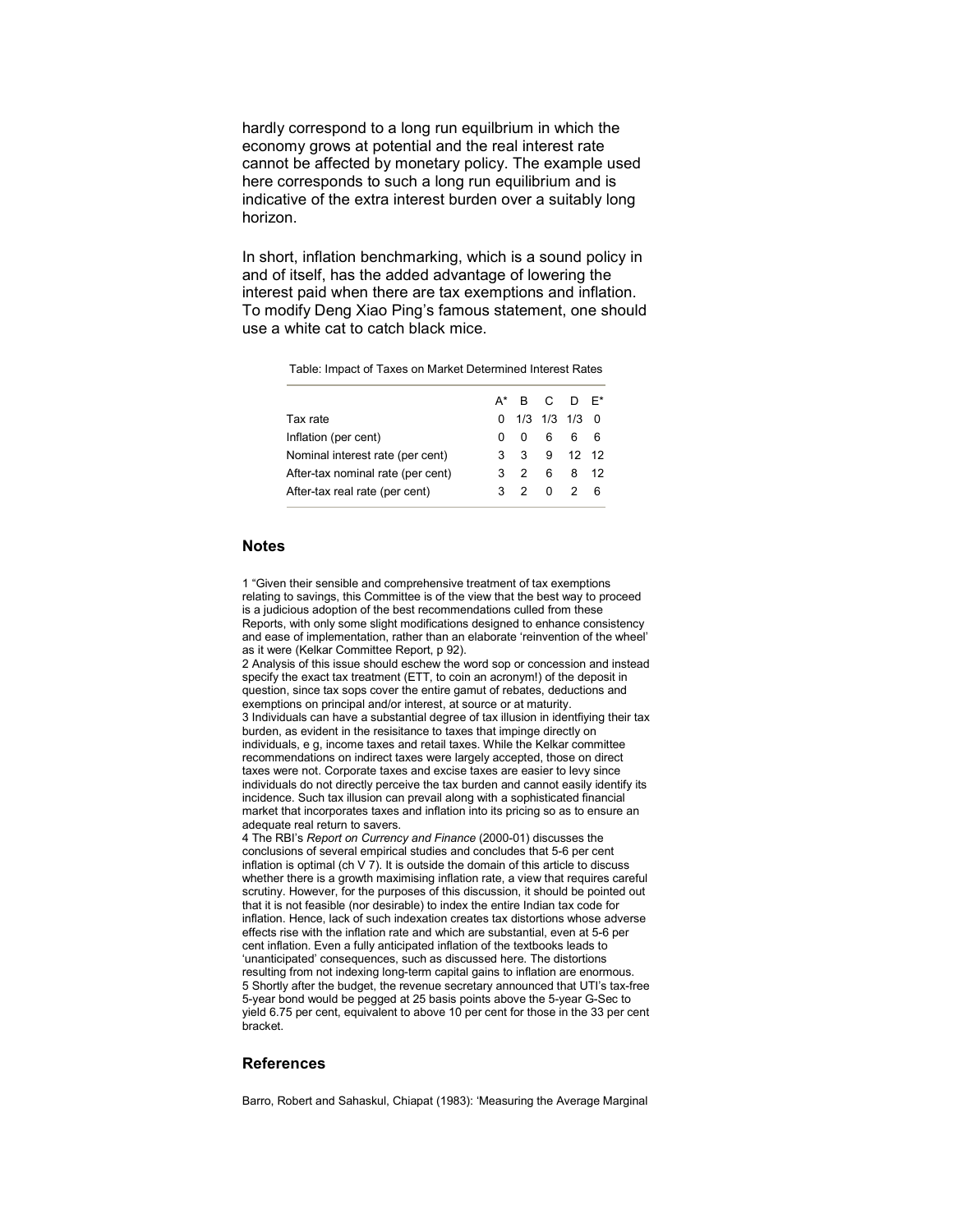Tax Rate from the Individual Income Tax', Journal of Business, 56, pp 419-52. Darby, Michael (1975): 'Financial and Tax Effects of Monetary Policy on Interest Rates', Economic Inquiry, June 13, pp 266-76 Moorthy, Vivek (2001): 'Setting Small Saving and Provident Fund Rates', EPW, Vol XXXVI, No 41, October 6, pp 3941-49. Report of the Expert Committee to Review the System of Administered Rates (Reddy Committee, October 2001). Report on the Task Force on Direct Taxes (Kelkar Committee, December 2002).

Reserve Bank of India (2001): Annual Report on Currency and Finance, ch V, p 7.